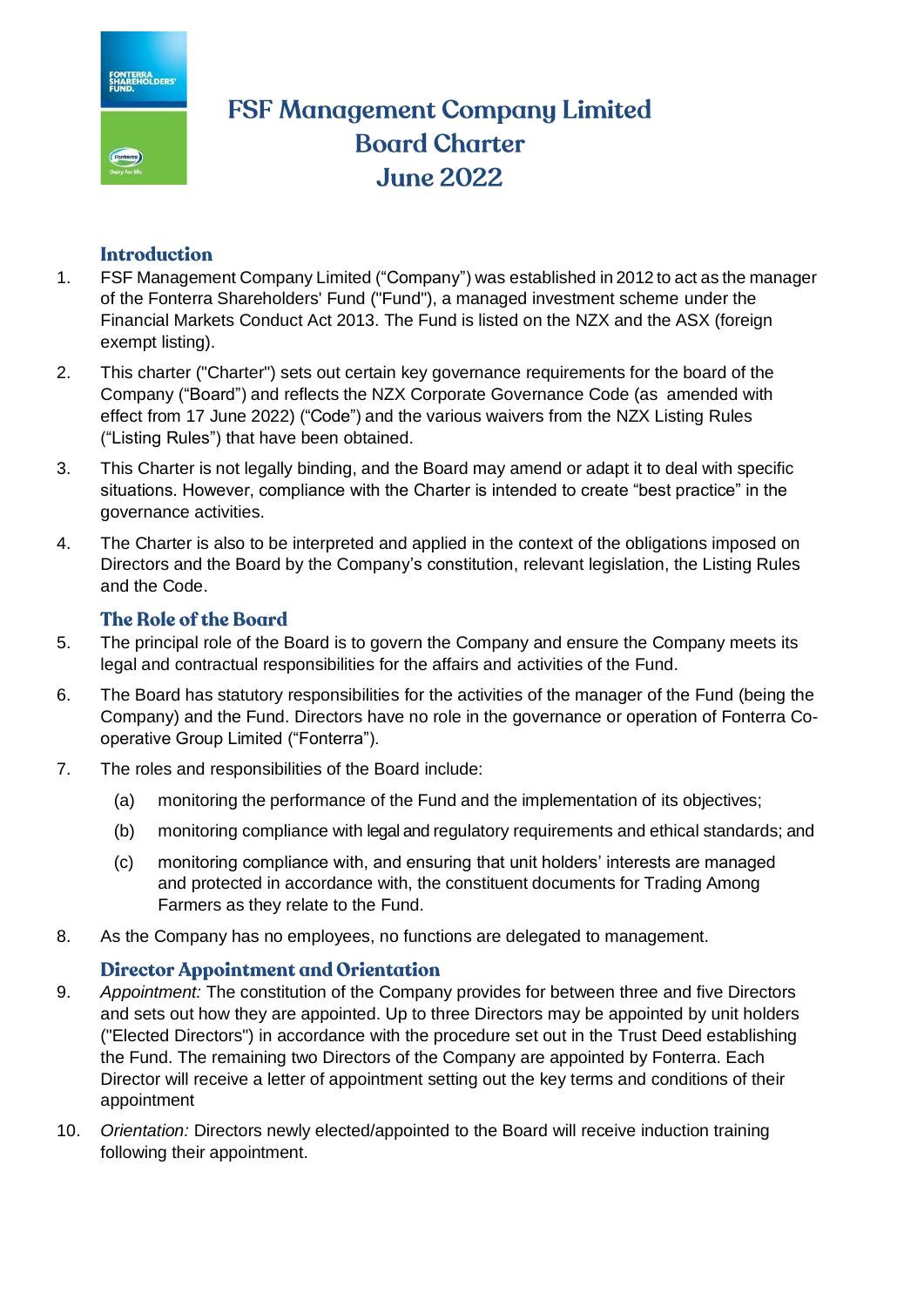#### **Board Composition**

- 11. *Size of the Board:* The size of the Board and term of appointment of each Director are determined in accordance with the Company's constitution.
- 12. *Chairperson:* In accordance with the Company's constitution, the Elected Directors may elect an Elected Director as Chairperson of the Board and determine the period for which the Chairperson is to hold office.
- 13. *Independence:* The Elected Directors must satisfy the criteria of "Independent Director" as specified and required by the Listing Rules.

All Directors have a duty to act in the best interests of the Company, and are expected to disclose and manage any conflicts of interest in accordance with section [16](#page-1-0) [below.](#page-1-0)

14. *Investment in the Company:* Unless an independent director of Fonterra, the Directors may acquire units in the Fund. To the extent any such units are acquired, these acquisitions are to be disclosed to the market as required by law.

Directors must strictly observe the Fonterra Group Securities Trading Policy and Fonterra Group Security Trading Standard (as if they were Restricted Persons as defined in paragraph 4 of the Standard), the provisions of the Company's constitution, and all relevant legislative obligations or regulatory procedures.

- 15. *Code of Conduct:* The Board has established a Code of Conduct, which guides Directors as to:
	- (a) the practices necessary to maintain confidence in the Company's integrity; and
	- (b) the responsibility and accountability of individuals for reporting and investigating reports of unethical practices.
- <span id="page-1-0"></span>16. *Conflicts of Interest:* Directors must ensure that all relevant personal or business interests in transactions or proposed transactions, whether public or private, that involve, or could appear to involve, a potential or actual conflict between them and the Company or the Fund, are disclosed to the Board and recorded in the Company's interests register. Where appropriate, Directors will excuse themselves from discussion or voting on matters in which they have an interest. The Board regulates its procedures to manage conflicts of interest.

Directors should consult with the Chairperson prior to accepting any appointment to any public or private board, advisory board or as a consultant or employee.

Directors shall not support a political party or other organisation, other than in a personal capacity, without the prior consent of the Board.

Directors should only accept appointments to the board of another company where the appointment does not detrimentally affect the Director's performance as a Director of the Company.

17. *Responsibilities, Duty of Care, Indemnities and Insurance:* The conduct of Directors is to be consistent with their duties and responsibilities to the Company. The Board is expected to be disciplined in carrying out its role, having regard to the role of the Company as the manager of the Fund. Directors must act within any limitations imposed by the Board on their activities.

Directors are expected to strictly observe the provisions of the Companies Act 1993 applicable to the use and confidentiality of Company information and any Company policies in relation to Company information applying from time to time.

Any Director is entitled to obtain independent professional advice relating to the affairs of the Company or to his or her other responsibilities as a Director. Directors are expected to consult the Chairperson prior to obtaining the advice, to ensure independence and to avoid duplication.

With the prior approval of the Chairperson, the reasonable cost of any such advice will be reimbursed by the Company.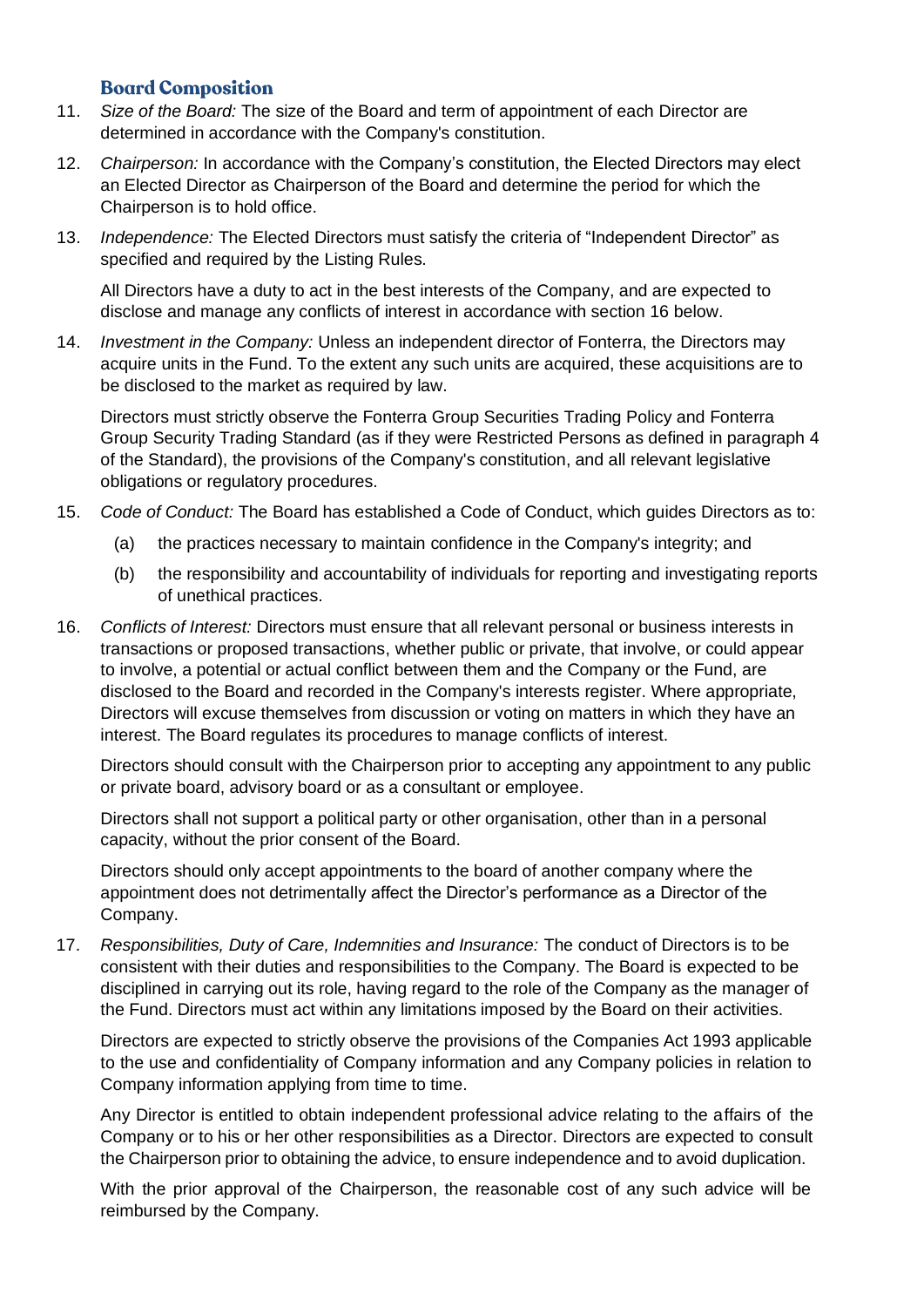In accordance with the Company's constitution, the Company indemnifies, and provides Directors with liability insurance cover while acting in their capacities as Directors, to the fullest extent permitted by the Companies Act 1993.

#### **Meeting Procedures**

18. *General Procedures:* All meetings of the Board are convened and conducted in accordance with the applicable provisions of the constitution relating to proceedings of Directors. Except as provided in the constitution, the Board regulates its own procedure.

A meeting of the Board may be held either:

- (a) by a number of the Directors who constitute a quorum, being assembled together at the place, date and time appointed for the meeting; or
- (b) by means of audio, or audio and visual, communication by which all Directors participating and constituting a quorum can simultaneously hear each other throughout the meeting.

A Director may convene a meeting of the Board by giving notice in accordance with the constitution.

A quorum for a meeting of the Board is three Directors. No matter is considered at a meeting of the Board if a quorum is not present.

Directors shall use their best endeavours to prepare thoroughly for, and to attend, all Board meetings. Directors are expected to participate fully, frankly and constructively in Board discussions and other activities and to bring the benefit of their particular knowledge, skills and abilities to the Board.

The Board holds at least three scheduled meetings per year, and holds additional meetings as the occasion requires.

Written minutes of each meeting are prepared, and presented for approval at the next normal meeting of the Board. In addition, an official record of papers and presentations submitted to the Board is kept and made available to directors at all times.

19. *Agenda Preparation:* The Board has sole authority over its agenda and exercises this through the Chairperson. Any Director may, through the Chairperson, request the addition of an item to the agenda.

#### **Director Evaluation, Compensation and Education**

20. *Performance Assessment:* The Board annually assesses its performance against its role and this Charter. The Board also regularly assesses the Audit Committee's performance against its role and the Audit Committee Charter. A regular programme of peer review of individual Directors also occurs.

The Board and individual Directors use the findings of these reviews to identify areas for the development or more effective use of relevant skills.

21. *Remuneration:* Fonterra is responsible for the payment of all reasonable fees payable to the Directors.

The remuneration of the Directors may be reviewed and adjusted from time to time.

The Board may not exercise the power conferred by section 161 of the Companies Act 1993 to authorise any payment or other benefit of the kind referred to in that section to or in respect of a Director in his or her capacity as such, without the prior approval of Fonterra.

22. *Continuing Education:* Directors are expected to keep themselves abreast of changes and trends in the business and in the Company's environment and markets and to keep abreast of changes and trends in the economic, political, social and legal climate generally.

Directors are also expected to keep up to date with governance issues, and the expectations on the role of Directors in companies.